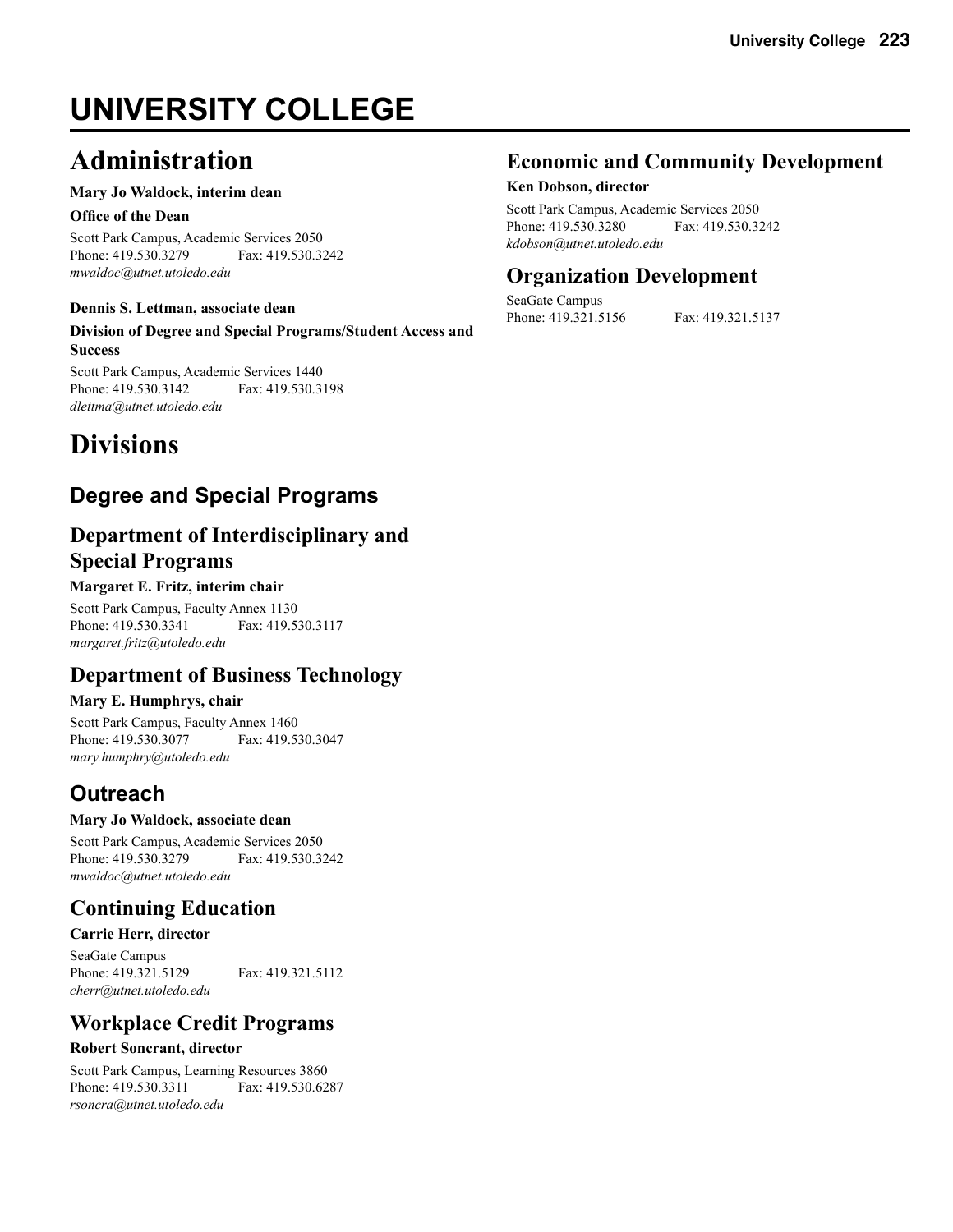# **UNIVERSITY COLLEGE**

# **Divisions of University College**

University College consists of three divisions designed and organized to address the University's goals of delivering high-quality academic programs, adult student service support and academic outreach. A brief description of each unit is presented below. For more information about the divisions/centers, visit the Web site at *http://www.ucollege.utoledo.edu/*

# **Division of Degree and Special Programs**

*Dr. Dennis S. Lettman, associate dean*

The Division of Degree and Special Programs houses the credit programs within University College. Bachelor's degrees are awarded by the department of interdisciplinary and special programs in the areas of individualized programs, adult liberal studies (ALS) and administrative services. Associate's degrees are awarded through the department of business technology. Academic skills enhancement courses are provided through the division to students of all UT colleges as needed.

### **Division of Student Access and Success**

*Dr. Dennis S. Lettman, associate dean*

The Division of Student Access and Success offers a wide range of academic and student services that enable students to formulate and achieve their academic, personal and career goals. The division serves students who:

- need refreshing or strengthening of their basic academic skills.<br>• do not yet meet the academic requirements for admission into the
- do not yet meet the academic requirements for admission into their chosen major.
- are adult students who have been out for school for a while and need support in adjusting to college-level studies.
- need assistance in changing majors or becoming qualified for a new major.

The division houses many special services for students such as tutoring, academic advising, career counseling and life planning, testing and assessment, special enrollment programs for senior citizens, and specialized workshops and seminars.

# **Division of Outreach**

#### *Mary Jo Waldock, associate dean*

As a major metropolitan university with a commitment to strong engagement with its communities, the University has formed a comprehensive outreach function housed in the Division of Outreach of University College. Here the University's professional outreach staff joins with UT's eight colleges and area agencies, industries and individuals to provide wide-ranging academic programs and service support for professional and personal development.

## **Units of the Division of Outreach**

**Continuing Education** provides more than 1,000 personal and professional development courses annually.

**Workplace Credit Programs** delivers quality UT courses and programs of study on-site to employers and employees. The division also houses a variety of workforce development initiatives to ensure a close link of our academic programs with the needs of the workplace.

**Community and Economic Development** develops innovative partnerships with local, regional and national agencies and organizations toward more effective University roles in community and economic development.

**Organization Development** draws upon UT faculty to provide improved organization performance through strategic planning, effective employee assessment and customized human resource development assistance.

# **Degrees Offered**

University College offers bachelor's and associate's degrees. University College addresses the unique educational needs of students through special programs or individualized plans of study. Students seeking a degree through University College regularly meet with college advisers to develop a plan of study.

The following degrees are offered through University College: bachelor of arts (individualized programs and ALS); bachelor of science (individualized programs and administrative services); associate of applied business (computer software specialist technology, administrative office technology - legal secretarial major, business management technology, business management technology - accounting major, information services and support, computer network administration, programming and software development, marketing and sales technology); associate of arts (prebusiness administration); and associate of technical studies (interdisciplinary studies for technical programs).

*General information on admission requirements for first-year (new) students is found in the General Section of this catalog.* 

# **Special Admission Requirements**

Students must have a minimum 2.00 grade point average (GPA) for direct admission into a baccalaureate program in University College. In addition, students can be admitted to University College in an individualized program when they have earned 20 semester hours (or 30 quarter hours) of academic credit from an accredited school. Adults who are 25 years of age or older may enter the ALS program without this prerequisite. Direct from high school students may apply to associate's degree programs. All entering students are required to meet with an adviser to determine and plan a program of study.

# **Transferring into University College**

Students wishing to transfer into University College must meet the minimum entrance requirements of The University of Toledo. Students wishing to transfer into any University College baccalaureate program must have a minimum cumulative GPA of 2.00. Courses from an approved institution may be used, as applicable, toward a student's individualized or special program of study. However, the maximum number of effective transferable credits is 94 semester hours with a limit of 84 hours at the 1000 or 2000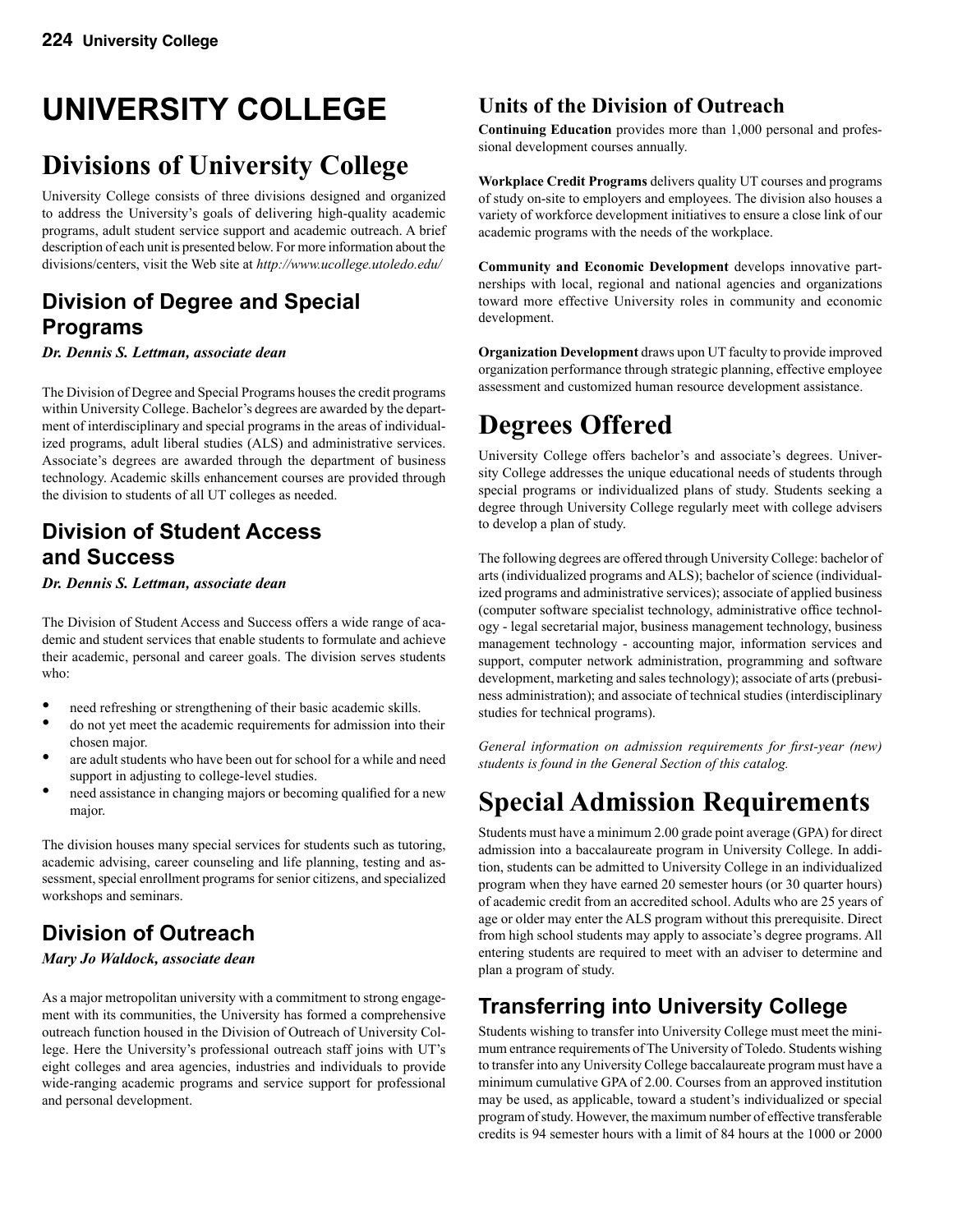level. For associate's degree programs, no less than the final 25 percent of the total number of credits required for graduation must be earned from University College. The General Section of this catalog has information on admission and transfer.

A graduate of an accredited institution of higher education may apply to University College for a second bachelor's degree. An acceptable program of study in this case entails a minimum of 30 semester hours of additional work. Any student who has earned a bachelor's degree from University College in an individualized program may not earn a second degree in another individualized program.

# **Honors in University College**

The University of Toledo offers all students of exceptional academic ability the opportunity to enter a special program of academic rigor and challenge. For further details on the Honors Program, students should contact their advisers. Students who have demonstrated exceptional promise may be invited to participate in University College Honors. These students' programs will be developed in close conjunction with the Honors adviser. The minimum requirements for consideration into the University College Honors program are 20 hours of completed course work and at least a 3.4 GPA.

*General academic policies that apply to all students are found in the General Section of this catalog.* 

# **Academic Support and Preparation**

## **Academic Skills Assessment**

A new or transfer student entering the college may be required to take a skills assessment in reading, writing, mathematics and keyboarding. The need for testing will be determined by the student's academic background and college major. Skills assessments are not used to determine whether or not the student is admitted to the college; rather, they are used to determine the most appropriate courses to take in order to achieve success. Depending upon the outcome of the assessments, specific developmental courses may be required as prerequisites to courses in the student's program. More information about skills assessment can be obtained by calling the University College Division of Student Access and Success.

# **Academic Skills Enhancement (ASE)**

Academic Skills Enhancement is a comprehensive program of assessment, advising, a well-developed curriculum and support services designed to help students who need additional academic preparation prior to taking course work in their major field.

The following is a list of ASE courses offered. Students may be required to take some of these courses based upon the results of their placement tests and the specific requirements of the ASE program and/or their academic major. The academic adviser will be able to tell students which courses, if any, will be required, and they can direct students to advisers in University College for further assistance.

| <b>SKLS</b> | 0980 | College Reading                            |
|-------------|------|--------------------------------------------|
|             |      | (grades do not apply to the student's GPA) |
| <b>SKLS</b> | 0990 | Academic Writing                           |
|             |      | (grades do not apply to the student's GPA) |
| <b>SKLS</b> | 1150 | College Study Strategies and Orientation   |

The following developmental math courses, offered through the College of Arts and Sciences, may be required based upon students' background and skills assessment scores. Grades for these courses will not apply to the student's GPA.

**University College 225**

| MATH | 0910 | Elementary Algebra I  |
|------|------|-----------------------|
| MATH | 0950 | Elementary Algebra II |
| MATH | 0980 | Intermediate Algebra  |

For additional information about the program, contact University College.

# **Academic Policies**

## **Grading**

The option of a Pass/No Credit grade is not available to a University College bachelor's degree student unless this is the only grading option for the course. However, a grade of Pass obtained while a student was enrolled in another college may be transferred to University College provided it is applicable to the student's new program.

## **Probation and Suspension**

- 1. This policy applies to all students with 12 or more attempted University of Toledo credit hours majoring in the following University College degree programs: Individualized Studies, Administrative Services, ALS and Business Technology.
- 2. Any qualified student who does not maintain a 2.0 GPA in any semester will be placed on University College academic probation beginning the semester after the student's GPA falls below 2.0.
- 3. Academic Probation Process:
	- All students placed on academic probation shall receive a letter from the dean. The letter will inform students of the options they have to assist them with achieving a higher GPA and academic sucess.
	- These students will be required to contact the Student Development Center, which will assess the student's actual problem and give a written corrective action plan for improvement to assist them. All plans will become a part of the student's file.
	- At the end of each spring semester, the Academic Review Commit tee will meet to assess the student's progress and will make a determination for continued probation, release from probation or supension.
- 4. Any student pursuing an associate's degree who has been on academic probation after earning 24 or more credit hours can be placed on academic suspension.
- 5. After receiving a letter of suspension the student has a right to appeal. The appeal process is as follows:
	- a. The student will submit a letter of appeal with supporting documentation to the dean within 21 days of the suspension letter date.
	- b. After revieing the letter, the Academic Review Committee will submit a response to the student. The decision of the Academic Review Committee is final.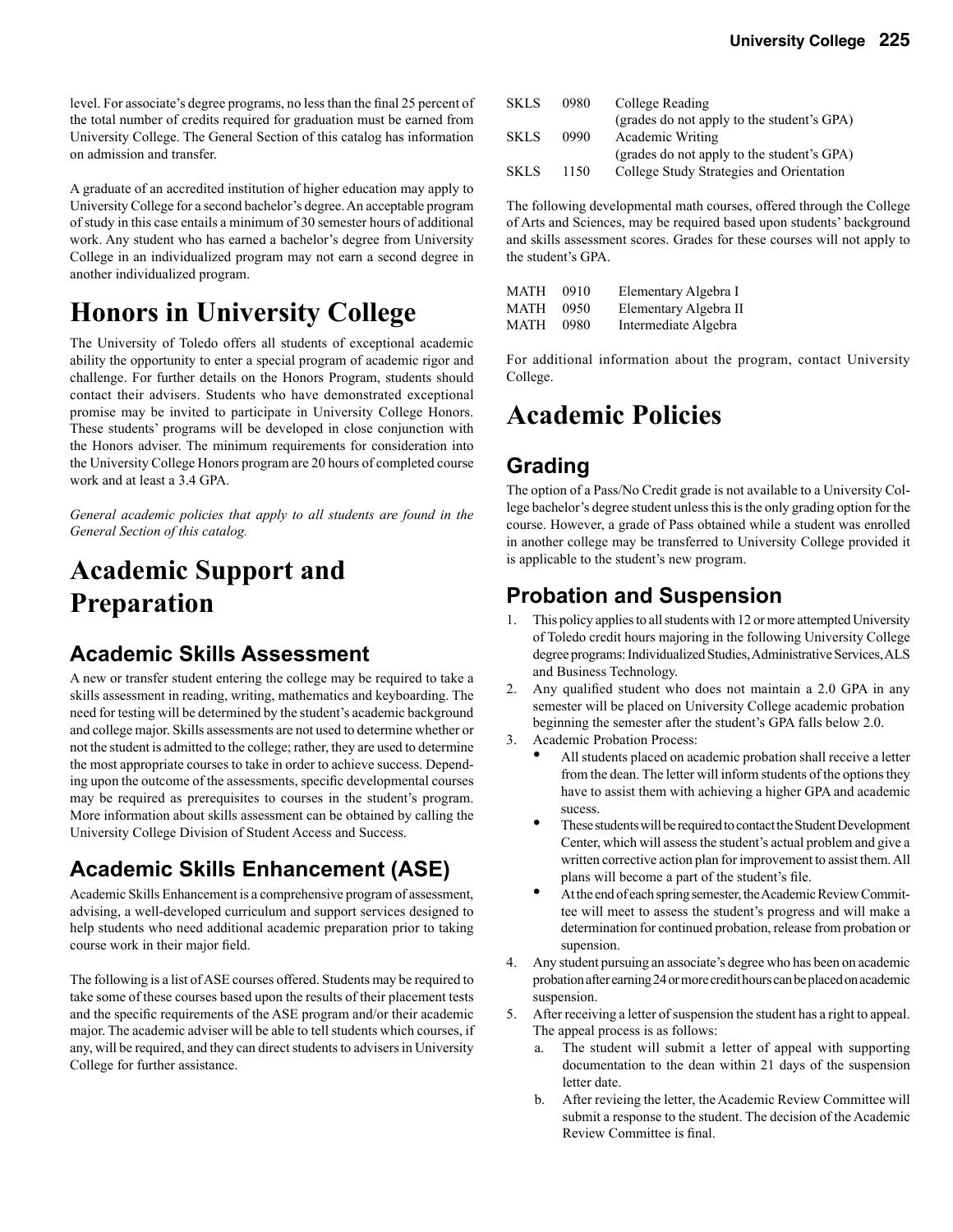- 6. Any student pursuing a bachelor's degree will follow the suspen sion policy of The University of Toledo. Refer to the General Section of this catalog for the University's policy on academic suspension.
- 7. Associate's degree students who are under academic suspension will be prevented from taking courses at University College for a period of at least one semester following the semester in which the student qualifies for suspension.
- 8. Suspended students who desire to be readmitted to University College must make application in writing to the Academic Review Committee at least four weeks prior to the beginning of the semester in which attendance is desired. If approval is granted, the stu dent will be admitedon a one semester trial basis. Registration must be for not more than the minimum number of hours required to be a full-time student of the University. Probation will be continued if the trial semester is successfully completed with a grade point average of 2.0 or better. Failure to meet the standards for the trial semester will result in automatic and final dismissal from University College.

# **Academic Grievance Procedure**

Specific procedures for filing an academic grievance are found in the General Section of this catalog.

# **Alternative College Credit**

## **College Level Examination Program (CLEP)**

The CLEP policies as stated in the General Section of this catalog apply to all University College programs. University College also recognizes DANTES and ACE evaluated academic credit. ALS students need to see special CLEP information in the ALS section of University College.

## **Credit By Examination**

These examinations are conducted by the instructor(s) of courses in which credit is desired. An examination may be sought for many of the courses offered by the college. The student is responsible for making arrangements for examination with the instructor. Application forms are available in the Office of the Registrar.

### **Portfolio Development**

Credit may be earned for certain courses in which a student has had previous learning or practical experience. Credit is obtained via portfolio, which involves compiling a portfolio detailing the student's prior college level learning. Portfolio credit is available to University College students, and that credit may reflect course work from other baccalaureate-granting colleges within The University of Toledo. Students desiring credit by this process should contact the portfolio coordinator in University College.

### **Field Experience and Internship for University College Students**

University College students have the opportunity to earn credit hours toward their degree while completing a practical experience outside the classroom. The internship is meant to be an exposure to a new career field while the field experience is a project-based experience. The maximum number of credit hours that can be earned through an internship or field experience is eight.

# **Degree Requirements and Options**

## **College Core Curriculum For Bachelor's Degrees**

With the exception of the Adult Liberal Studies (ALS) program, the University Undergraduate Core Curriculum requirements detailed in the *General Section* of this catalog must be fulfilled by all baccalaureate students. In fulfilling The University of Toledo Core Curriculum, University College baccalaureate students must meet the following specific requirements:

- \* One English literature course
- \* One philosophy course
- \* One political science course, which is related to American government or one American history course
- \* One economics course
- \* One course from anthropology, geography, psychology or sociology
- \* One speech course

# **Other Degree Requirements**

- 1. Completion of an orientation course.
- 2. 40 semester hours must be completed in upper division-courses (numbered 3000 or 4000) for baccalaureate programs.
- 3. Baccalaureate students must complete a minimum of 30 semester hours of work in residence as a University College student. Associate's degree students must complete no less than 25 percent of the total number of credits as a University College student.
- 4. The minimum number of approved credit hours required for completion of a bachelor's degree from University College is 124 semester hours and may be more, depending upon the agreed program content.

## **General Education Requirements for the Associate of Applied Business Degree**

For students pursuing the associate of applied business degree, the minimum General Education requirement for the degree is as follows:

| * determined by the individual program |  |
|----------------------------------------|--|

# **Programs of Study**

# **Baccalaureate Programs**

Individualized Programs Adult Liberal Studies Administrative Services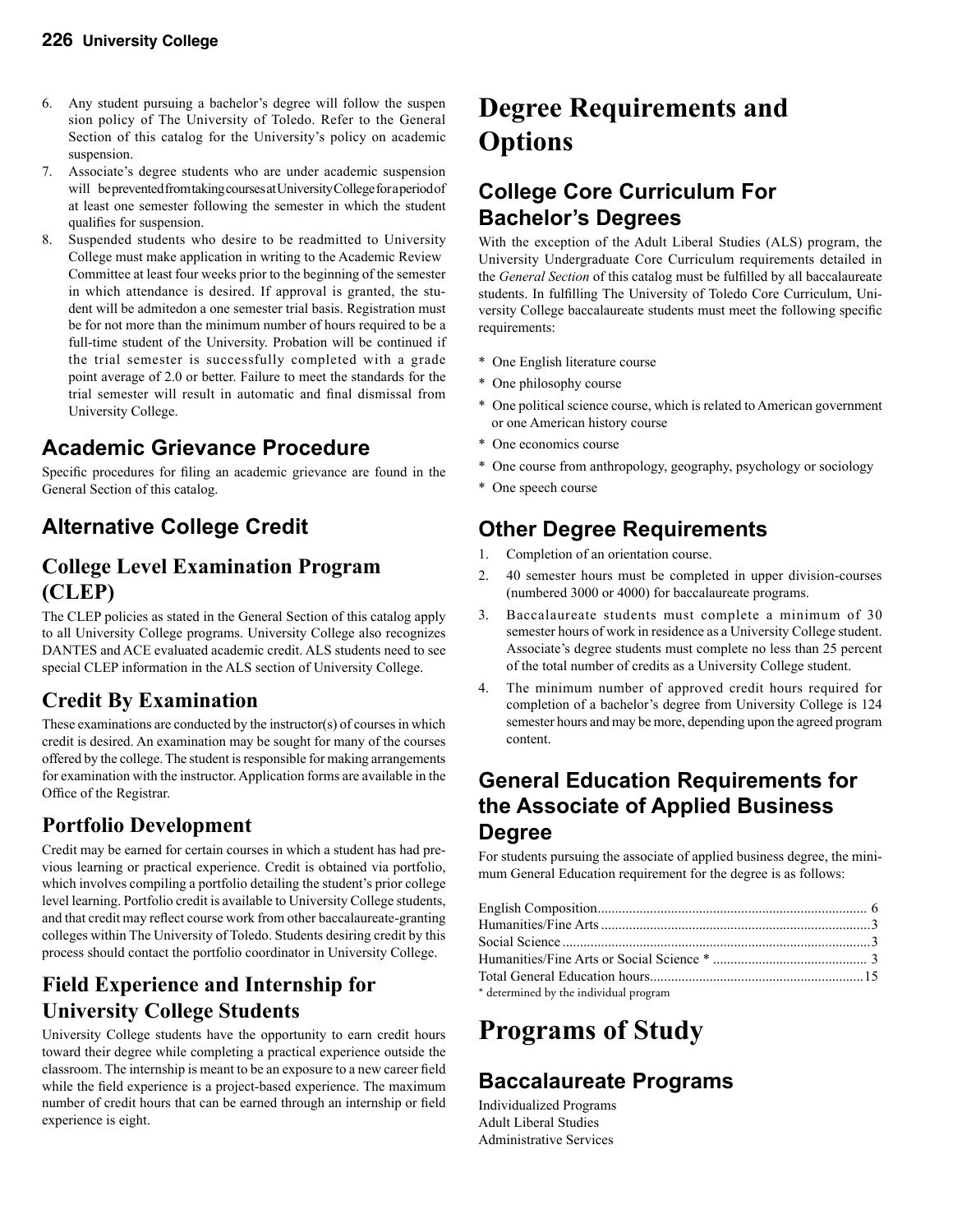## **Associate's Degree Programs**

Administrative Office Technology - Legal Secretarial Major Associate of Technical Studies Business Management Technology Business Management Technology - Accounting Major Computer Network Administration Computer Software Specialist Technology Information Services and Support Marketing and Sales Technology Programming and Software Development

## **Transfer Programs**

Prebusiness Administration Interdisciplinary Studies for Technical Programs

# **Program Requirements**

## **Baccalaureate Programs**

### **Department of Interdisciplinary and Special Programs**

### **Individualized Programs**

An individualized program of study is one based upon a student's unique interests and goals, which would not be addressed by a traditional program of study. The degree awarded is either the bachelor of arts or the bachelor of science, depending upon the program. The designated major is interdisciplinary studies.

Students contemplating an individualized program of study will receive assistance from an adviser in preparing an individualized program. Important considerations in the formulation of a program are:

- 1. The program must be interdisciplinary or intercollegiate in nature (broad in scope, incorporating course work from more than one discipline).
- 2. The program must not duplicate an existing program of study in another college of the University.
- 3. The student's objectives must be clearly stated and appropriate courses identified for achieving these objectives.

A University College student will be guided in the design of an individualized program. Typically, multiple advising sessions are needed to accomplish this. The program is then reviewed by a committee consisting of faculty from other colleges within the University. If the program meets all University College requirements, it is accepted and then must be followed. If a program is denied, a student may appeal the decision to the University College Policy Council. Prior written approval of the associate dean is necessary to make any course substitutions

The individualized program of study is particularly useful for students with associate's degrees. In those areas of study in which a structured baccalaureate program does not exist within the University, a program may be developed to earn a bachelor's degree.

Special note: Students may take no more than 30 semester hours of coursework from the College of Business Administration, with no more than three courses in any one department, but up to eight courses are permitted in business administration (BUAD).

### **Adult Liberal Studies (ALS)**

Adult students may earn a bachelor of arts degree by completing a broad, liberal arts-based curriculum. Courses in this program are scheduled to facilitate attendance by those having other full-time responsibilities. Students follow the program as specified below with the guidance of a University College academic adviser.

Students begin by enrolling in the adult liberal studies introductory seminar. In conjunction with individual advising, students are introduced to liberal studies by emphasizing processes that build effective critical thinking and writing as foundations. Students progress to topical seminars that utilize skills developed earlier in the program.

### **CLEP Scores for the ALS Program**

Students may have the potential to take the CLEP (College Level Examination Program). These examinations are given to establish competency in the general education discipline areas of mathematics, humanities, social sciences and natural sciences. These four discipline areas are required for graduation. The required general education credit hours and the regulations for the CLEP exams for this program are as follows:

- 1. Students earning a CLEP exam score of below 50 or those choosing not to take the CLEP exam must earn a minimum of 3 semester hours of credit in a math general education course and a minimum of 9 semester hours of credit in general education courses in each area of the humanities, social science and natural science. Independent studies may not be substituted for any general education course.
- 2. Students who take any courses in these four discipline areas after entry into the ALS Program forfeit their right to apply CLEP credit in that discipline toward their ALS degree. In addition, passing scores on the general education courses are required as prerequisites to enroll in the ALS topical seminars. Therefore, students are encouraged to take the CLEP exams early in their academic endeavors.
- 3. Students who have taken course work in any of these discipline areas prior to entry into the ALS Program and subsequently earn CLEP credit cannot have both count toward meeting general education requirements.
- Students earning a CLEP exam score of 50 will have 10 semester hours of credit posted to their transcripts.
- 5. Students earning a CLEP exam score of 45-49 may retake the exam after a period of six months.

#### **Program Requirements**

#### **Topical Seminars**

These seminars are upper division courses in the humanities, social sciences and natural sciences that change each semester (syllabi posted in the University College office). Students are required to take three seminars in each discipline area in order to graduate and may take a 10th seminar as an elective. Students are responsible for fulfilling the program's prerequisites and should seek an academic adviser's guidance before enrolling in courses. Students who enroll in a topical seminar without the required prerequisites may be administratively dropped from the course.

#### **Prerequisites for the ALS Topical Seminars**

- 1. Completion of both a freshman orientation course and the ALS Introductory Seminar.
- 2. Earned credits in College Composition I and II by passing the English Essay Exam or taking and passing the courses.
- 3. Completion of a minimum of nine credit hours in the discipline area of the topical seminar or passing with a 50 or above score the CLEP examination in the discipline of the seminar.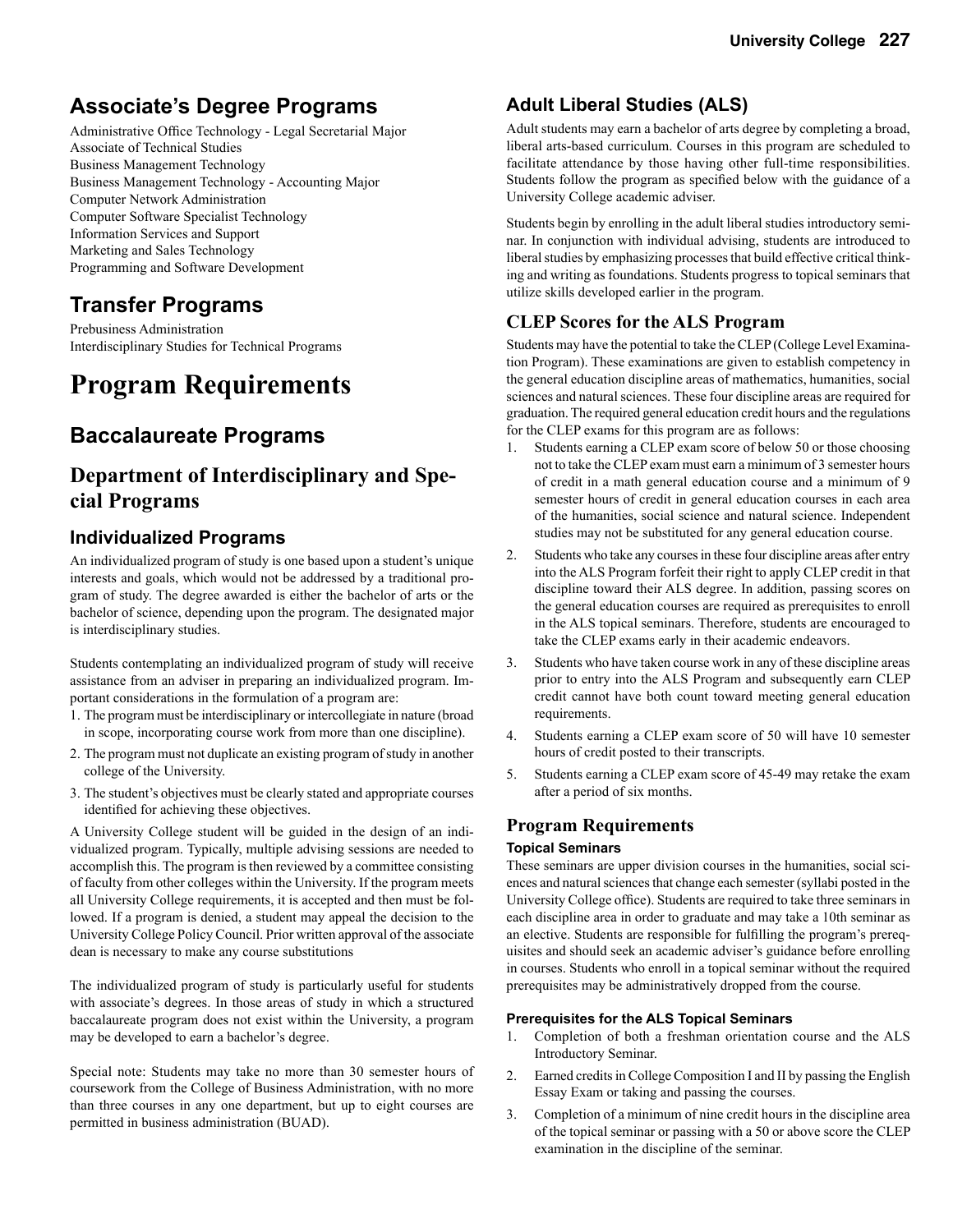#### **Electives**

Students are to establish an emphasis area that ties together their educational interests and/or career aspirations. The objective of these courses should be one of both academic investigation and focus on sound educational goals. Students should seek the advice of an academic adviser in the drafting of their elective course components.

#### **Area of Concentration**

Students are required to complete a minimum of three classes (nine hours) of upper-division courses (3000/4000) that are associated with an area of academic investigation or a knowledge base that is related in theoretical content.

#### **Senior Thesis**

The senior thesis is the capstone requirement of the ALS Program. It is a four credit hour project undertaken with a faculty member as the thesis adviser. Students should seek the advice of an academic adviser and must turn in the appropriate paperwork before enrolling in this final requirement. Students are expected to integrate their respective thesis themes with their concentration courses.

### **Administrative Services**

#### **Program Requirements**

Administrative Services is a program that gives graduates of two-year institutions who did not complete a business-related associate's degree program of study the opportunity to continue their education in a structured program that leads to the bachelor of science degree. The purpose of this program is to give students the basic skills necessary to work effectively in an organizational setting. These skills include competency in solving quantitative problems, an ability to communicate effectively and an understanding of human behavior.

This interdisciplinary program is composed of required and elective courses from several colleges and a variety of departments. Students also must complete the University's Core Curriculum and University College general education requirements. The minimum credit requirement for the bachelor of science in administrative services degree is 124 semester hours. A minimum of 55 semester hours will be earned at the baccalaureate level, of which 40 hours must be in upper division course work.

Special note: Students may take no more than 30 semester hours of coursework from the College of Business Administration with no more than three courses in any one department, except up to eight foundation (BUAD) courses are permitted. All transfer credits for business courses are included in the 30 semester hour total.

The prerequisite core in this program consists of courses in communications, economics, mathematics, statistics and accounting, all areas of knowledge important for business managers. The core courses and the administrative electives allow students to be introduced to one of five broad areas of interest: (1) accounting, (2) management, (3) finance, (4) marketing and (5) information systems and operations management. Students who plan to enter the master of business administration program are urged to follow a general business sequence. Material describing the requirements and options in the administrative services program may be obtained from the University College office.

#### **Required Courses**

#### **UT Core Requirements 27-30 hours**

The following courses must be taken in order to fulfill the core requirements.

| ENGL  | 2960 |  |
|-------|------|--|
| ENGL  |      |  |
| PHIL. | 3120 |  |
|       |      |  |
|       |      |  |
| ECON  | 1200 |  |
| MATH  | 1260 |  |
|       |      |  |
|       |      |  |
|       |      |  |
|       |      |  |
|       |      |  |

|           | <b>University College Core</b> |  |  |  |  |
|-----------|--------------------------------|--|--|--|--|
| UС —      |                                |  |  |  |  |
| ENGL      | 1110                           |  |  |  |  |
| COMM 3840 |                                |  |  |  |  |
|           |                                |  |  |  |  |

|             |      | <b>Program Required Courses</b>           | 24 hours |
|-------------|------|-------------------------------------------|----------|
| BUAD        | 1020 |                                           |          |
| BUAD        | 2040 |                                           |          |
| BUAD        | 2050 | Accounting for Business Decision Making 3 |          |
| BUAD        | 2070 |                                           |          |
| <b>BUAD</b> | 3030 |                                           |          |
| ECON        | 1150 |                                           |          |
| MATH        | 1270 |                                           |          |
| MATH        | 2630 | Statistics for Business and Economics or  |          |
| <b>BUAD</b> | 2060 |                                           |          |
|             |      |                                           |          |

#### **Administrative Services Core 15 hours**

Select a combination of five courses at the 3000/4000 level from the department of economics in the College of Arts and Sciences and/or specialization courses from the College of Business Administration, not to exceed a total of 30 hours of coursework from the College of Business Administration. All transfer credits for business courses are included in the total of 30 hours of coursework from the College of Business Administration.

#### **Administrative and General Electives 44-47 hours**

Courses are selected in consultation with an adviser. Many of these will come from an associate's degree program.

**Note:** All new University College students who have not already completed a comparable University of Toledo orientation course are required to take UC 1000.

# **Associate's Degree Programs**

### **Department of Business Technology**

Students in all professional technical degree programs in the department of business technology are required to take ADOT 1010 PC Keyboarding I or have typing skills of at least 20 words per minute.

### **Computer Software Specialist Technology**

The computer software specialist technology degree provides students with a well-rounded background in software applications including database, spreadsheet, word processing and presentation graphics. In addition, it stresses the interrelationship of computer technology and customers/clients in today's workplace. Students will also be prepared to take professional certification tests such as the Microsoft User Specialist (MOUS).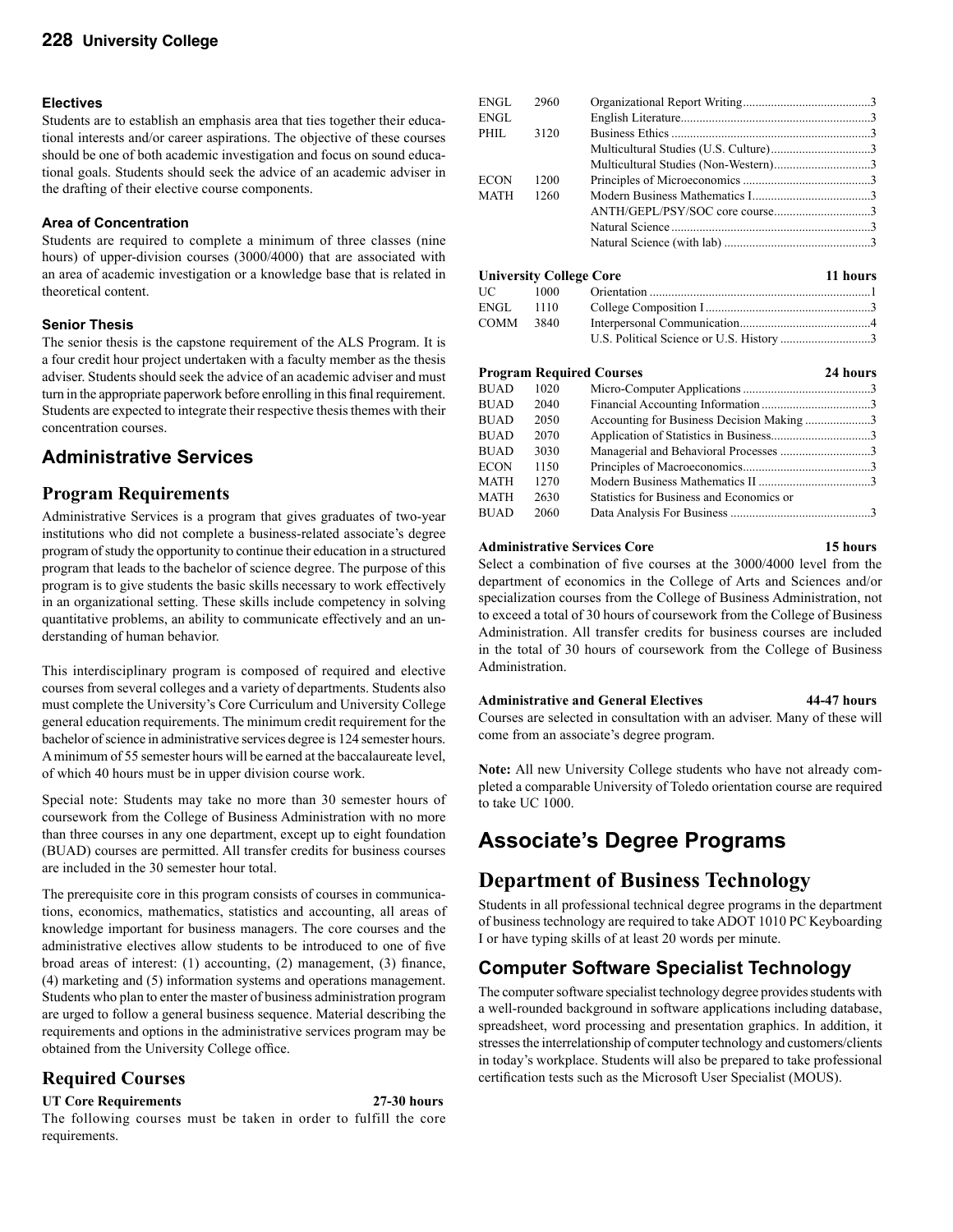#### **Degree Requirements** Hours ENGL 1100 Introductory Writing or ENGL 1110 College Composition I ..................................................... 3 ENGL 1130-1150 College Composition II ................................................... 3 Humanities/Fine Arts Core .............................................. 3 Social Science Core ......................................................... 6 MATH Choose MATH 1010, 1180 or 1260 ................................3 ACTG 1040 Principles of Financial Accounting .................................3 ACTG 1050 Principles of Management Accounting ...........................3 ADOT 1110 PC Keyboarding II ........................................................... 3 BMGT 1000 Business Technology/College Orientation ............................... BMGT 1010 Business Principles .......................................................... 3 BMGT 1500 Workplace Communication & Presentation ....................3 BMGT 2010 Workplace Management ..................................................3 BMGT 2700 Managing Diversity in the Workplace ............................. 3 CMPT 1100 Computer Information Applications ................................3 CMPT 1320 Internet and WWW .......................................................... 1 CMPT 1410 Electronic Spreadsheet Applications ............................... 2 Database Management Systems Applications ................... 2 CMPT 1430 Microsoft Word ................................................................ 2 CMPT 1440 Electronic Presentations ..................................................2 CMPT 1450 Microsoft Outlook ........................................................... 1 CMPT 2410 Desktop Publishing .......................................................... 3 CMPT 2430 Advanced Microsoft Word ..............................................2 CMPT 2460 Advanced Electronic Spreadsheets .................................2 CMPT 2630 MOUS Certification ........................................................ 2 **Total hours for the program 62**

### **Administrative Office Technology — Legal Secretarial Major**

The legal secretarial technology program prepares students for positions in law firms, corporate legal departments, court agencies and government agencies. The student receives training in secretarial skills, with emphasis on legal terminology, transcription and word processing; and general education. Upon graduation, the student is prepared to become a member of a law office team dealing in civil, corporate, criminal, domestic relations and probate law.

|                             | <b>Degree Requirements</b> |                                          | <b>Hours</b> |
|-----------------------------|----------------------------|------------------------------------------|--------------|
| ENGL                        | 1100                       | Introductory Writing or                  |              |
| ENGL                        | 1110                       |                                          |              |
| ENGL                        |                            |                                          |              |
|                             |                            |                                          |              |
|                             |                            |                                          |              |
| <b>MATH</b>                 |                            |                                          |              |
| <b>ACTG</b>                 | 1040                       |                                          |              |
| <b>ACTG</b>                 | 1050                       | Principles of Management Accounting 3    |              |
| <b>ADOT</b>                 | 1080                       |                                          |              |
| <b>ADOT</b>                 | 1110                       |                                          |              |
| <b>ADOT</b>                 | 1200                       |                                          |              |
| <b>ADOT</b>                 | 2140                       |                                          |              |
| <b>ADOT</b>                 | 2180                       |                                          |              |
| <b>ADOT</b>                 | 2270                       |                                          |              |
| <b>ADOT</b>                 | 2940                       |                                          |              |
| <b>BMGT</b>                 | 1000                       |                                          |              |
| <b>BMGT</b>                 | 1010                       |                                          |              |
| <b>BMGT</b>                 | 1500                       | Workplace Communication & Presentation 3 |              |
| <b>BMGT</b>                 | 2310                       |                                          |              |
| <b>BMGT</b>                 | 2700                       | Managing Diversity in the Workplace3     |              |
| <b>CMPT</b>                 | 1430                       |                                          |              |
| LGL.                        | 1010                       |                                          |              |
| LGL.                        | 1160                       |                                          |              |
| LGL                         | 1720                       |                                          |              |
| Total hours for the program |                            |                                          | 69           |

#### **Business Management Technology**

Business management technology is designed to prepare students for supervisory or management trainee positions in any area of business. It also provides students with the management and computer technology knowledge to start and operate their own businesses.

|             | <b>Degree Requirements</b> |                                         | Hours |
|-------------|----------------------------|-----------------------------------------|-------|
| ENGL        | 1100                       | Introductory Writing or                 |       |
|             | 1110                       |                                         |       |
| ENGL        |                            |                                         |       |
|             |                            |                                         |       |
|             |                            |                                         |       |
| <b>MATH</b> |                            |                                         |       |
| ACTG        | 1040                       |                                         |       |
| ACTG        | 1050                       |                                         |       |
| <b>BMGT</b> | 1000                       |                                         |       |
| <b>BMGT</b> | 1010                       |                                         |       |
| <b>BMGT</b> | 1500                       | Workplace Communication & Presentation3 |       |
| <b>BMGT</b> | 1540                       |                                         |       |
| <b>BMGT</b> | 2010                       |                                         |       |
| <b>BMGT</b> | 2020                       |                                         |       |
| <b>BMGT</b> | 2110                       |                                         |       |
| <b>BMGT</b> | 2310                       |                                         |       |
| <b>BMGT</b> | 2700                       | Managing Diversity in the Workplace 3   |       |
|             |                            |                                         |       |
| <b>CMPT</b> | 1100                       |                                         |       |
| <b>CMPT</b> | 1430                       |                                         |       |
| MARS        | 1010                       |                                         |       |
|             |                            | <b>Total hours for the program</b>      | 66    |

### **Business Management Technology— Accounting Major**

This major is designed to prepare students to fill entry-level accounting positions in public, private and governmental accounting departments and organizations.

|             | <b>Degree Requirements</b> |                                         | Hours |
|-------------|----------------------------|-----------------------------------------|-------|
| ENGL        | 1100                       | Introductory Writing or                 |       |
|             | 1110                       |                                         |       |
| ENGL        |                            |                                         |       |
|             |                            |                                         |       |
|             |                            |                                         |       |
| <b>MATH</b> |                            |                                         |       |
| <b>ACTG</b> | 1040                       |                                         |       |
| <b>ACTG</b> | 1050                       |                                         |       |
| <b>ACTG</b> | 1200                       |                                         |       |
| ACTG        | 1250                       |                                         |       |
| <b>ACTG</b> | 2100                       |                                         |       |
| <b>ACTG</b> | 2300                       |                                         |       |
| <b>ACTG</b> | 2400                       |                                         |       |
| <b>BMGT</b> | 1000                       |                                         |       |
| <b>BMGT</b> | 1010                       |                                         |       |
| <b>BMGT</b> | 1500                       | Workplace Communication & Presentation3 |       |
| <b>BMGT</b> | 2010                       |                                         |       |
| <b>BMGT</b> | 2110                       |                                         |       |
| <b>BMGT</b> | 2310                       |                                         |       |
| <b>BMGT</b> | 2700                       |                                         |       |
| <b>CMPT</b> | 1100                       |                                         |       |
| <b>MARS</b> | 1010                       |                                         |       |
|             |                            |                                         |       |
|             |                            | Total hours for the program             | 66    |

### **Programming and Software Development**

Programming and software development technology is designed to prepare students for careers in the computer industry as programmers, software de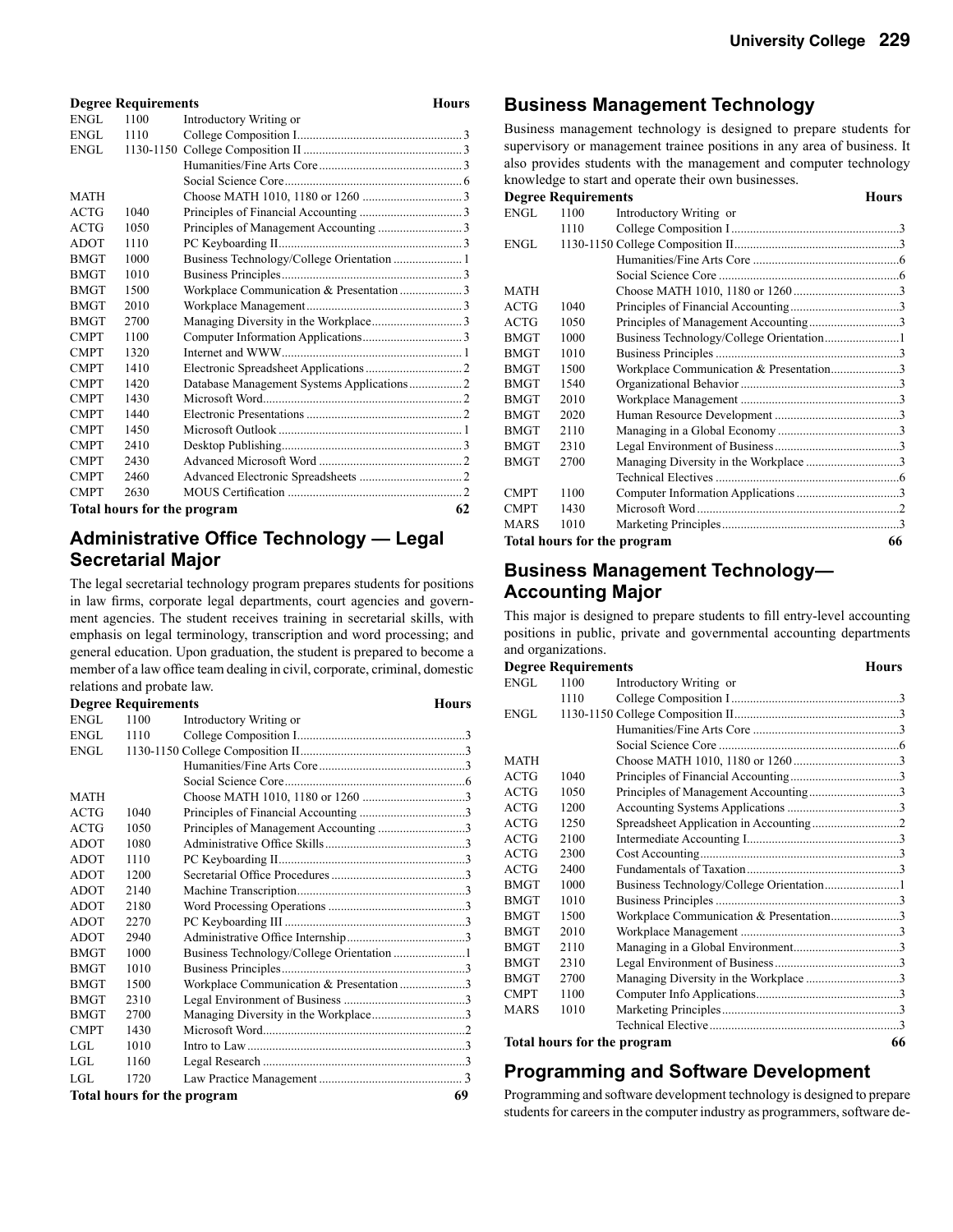velopers, data managers and information system designers. Students work with a variety of computer applications in a hands-on lab environment.

|             | <b>Degree Requirements</b> |                                              | <b>Hours</b> |
|-------------|----------------------------|----------------------------------------------|--------------|
| <b>ENGL</b> | 1100                       | Introductory Writing or                      |              |
|             | 1110                       |                                              |              |
| <b>ENGL</b> |                            |                                              |              |
|             |                            |                                              |              |
|             |                            |                                              |              |
| <b>MATH</b> |                            |                                              |              |
| <b>ACTG</b> | 1040                       |                                              |              |
| <b>ACTG</b> | 1050                       |                                              |              |
| <b>ACTG</b> | 1200                       |                                              |              |
| <b>BMGT</b> | 1000                       |                                              |              |
| <b>BMGT</b> | 1010                       |                                              |              |
| <b>BMGT</b> | 1500                       | Workplace Communication & Presentation 3     |              |
| <b>BMGT</b> | 2010                       |                                              |              |
| <b>CMPT</b> | 1020                       |                                              |              |
| <b>CMPT</b> | 1120                       |                                              |              |
| <b>CMPT</b> | 1420                       | Database Management Systems Applications2    |              |
| <b>CMPT</b> | 2030                       |                                              |              |
| <b>CMPT</b> | 2110                       |                                              |              |
| <b>CMPT</b> | 2210                       |                                              |              |
| <b>CMPT</b> | 2220                       | Information Systems Design & Implementation4 |              |
| <b>CNET</b> | 2150                       | Hardware Architecture and Management3        |              |
| <b>CNET</b> | 2200                       |                                              |              |
|             |                            | Total hours for the program                  | 69           |

#### **Computer Network Administration**

The computer network administration degree prepares students for careers as computer networking professionals. The program covers all aspects of network administration including designing, servicing and supporting networks; PC configuration; operating systems; and systems integration. The degree also prepares students for the successful completion of network certifications.

|             |                             | <b>Degree Requirements</b>  |  |  |
|-------------|-----------------------------|-----------------------------|--|--|
| ENGL        |                             | 1100Introductory Writing or |  |  |
|             | 1110                        |                             |  |  |
| ENGL        |                             |                             |  |  |
|             |                             |                             |  |  |
|             |                             |                             |  |  |
| <b>MATH</b> |                             |                             |  |  |
| ACTG        | 1040                        |                             |  |  |
| <b>ACTG</b> | 1050                        |                             |  |  |
| <b>BMGT</b> | 1500                        |                             |  |  |
| <b>BMGT</b> | 2700                        |                             |  |  |
| <b>CMPT</b> | 1020                        |                             |  |  |
| <b>CMPT</b> | 1110                        |                             |  |  |
| <b>CMPT</b> | 2030                        |                             |  |  |
| <b>CNET</b> | 2100                        |                             |  |  |
| <b>CNET</b> | 2150                        |                             |  |  |
| <b>CNET</b> | 2200                        |                             |  |  |
| <b>CNET</b> | 2300                        |                             |  |  |
| <b>CNET</b> | 2400                        |                             |  |  |
| <b>CNET</b> | 2410                        |                             |  |  |
| <b>CNET</b> | 2420                        |                             |  |  |
|             | Total hours for the program |                             |  |  |

#### **Information Services and Support**

The information services and support degree prepares students for careers in the computer industry as software and hardware support professionals,

operating systems experts, information technology support staff and computer technicians. Students gain a well-rounded, hands-on background in current technology typical of that used by most employers.

|             | <b>Degree Requirements</b> |                                            | Hours |
|-------------|----------------------------|--------------------------------------------|-------|
| <b>ENGL</b> | 1100                       | Introductory Writing or                    |       |
|             | 1110                       |                                            |       |
| ENGL        |                            |                                            |       |
|             |                            |                                            |       |
|             |                            |                                            |       |
| <b>MATH</b> |                            |                                            |       |
| <b>ACTG</b> | 1040                       |                                            |       |
| <b>ACTG</b> | 1050                       | Principles of Management Accounting3       |       |
| <b>ACTG</b> | 1200                       |                                            |       |
| <b>BMGT</b> | 1000                       |                                            |       |
| <b>BMGT</b> | 1010                       |                                            |       |
| <b>BMGT</b> | 1500                       | Workplace Communication & Presentation3    |       |
| <b>BMGT</b> | 2700                       |                                            |       |
| <b>CMPT</b> | 1020                       |                                            |       |
| <b>CMPT</b> | 1320                       |                                            |       |
| <b>CMPT</b> | 1410                       |                                            |       |
| <b>CMPT</b> | 1420                       | Database Management Systems Applications 2 |       |
| <b>CMPT</b> | 2030                       |                                            |       |
| <b>CMPT</b> | 2210                       |                                            |       |
| <b>CMPT</b> | 2410                       |                                            |       |
| <b>CNET</b> | 2150                       | Hardware Architecture and Management 3     |       |
| <b>CNET</b> | 2200                       |                                            |       |
|             |                            | Total hours for the program                | 63    |

### **Marketing and Sales Technology**

The marketing and sales technology degree gives students a broad spectrum of perspectives with courses in the areas of marketing communication/ advertising, services marketing, marketing management, personal selling and sales force management. This program prepares students for careers in sales, wholesale/retail promotion and product/service marketing.

|             | <b>Degree Requirements</b>         |                         |  |  |  |
|-------------|------------------------------------|-------------------------|--|--|--|
| ENGL        | 1100                               | Introductory Writing or |  |  |  |
|             | 1110                               |                         |  |  |  |
| ENGL        |                                    |                         |  |  |  |
| <b>PSY</b>  | 1010                               |                         |  |  |  |
|             |                                    |                         |  |  |  |
|             |                                    |                         |  |  |  |
| <b>MATH</b> |                                    |                         |  |  |  |
| <b>ACTG</b> | 1040                               |                         |  |  |  |
| <b>ACTG</b> | 1050                               |                         |  |  |  |
| <b>BMGT</b> | 1000                               |                         |  |  |  |
| <b>BMGT</b> | 1010                               |                         |  |  |  |
| <b>BMGT</b> | 1500                               |                         |  |  |  |
| <b>BMGT</b> | 2010                               |                         |  |  |  |
| <b>BMGT</b> | 2110                               |                         |  |  |  |
| <b>BMGT</b> | 2310                               |                         |  |  |  |
| <b>BMGT</b> | 2700                               |                         |  |  |  |
| <b>CMPT</b> | 1100                               |                         |  |  |  |
| <b>MARS</b> | 1010                               |                         |  |  |  |
| <b>MARS</b> | 1110                               |                         |  |  |  |
| MARS        | 1720                               |                         |  |  |  |
| <b>MARS</b> | 2010                               |                         |  |  |  |
| <b>MARS</b> | 2110                               |                         |  |  |  |
| <b>MARS</b> | 2120                               |                         |  |  |  |
| <b>MARS</b> | 2210                               |                         |  |  |  |
|             | <b>Total hours for the program</b> |                         |  |  |  |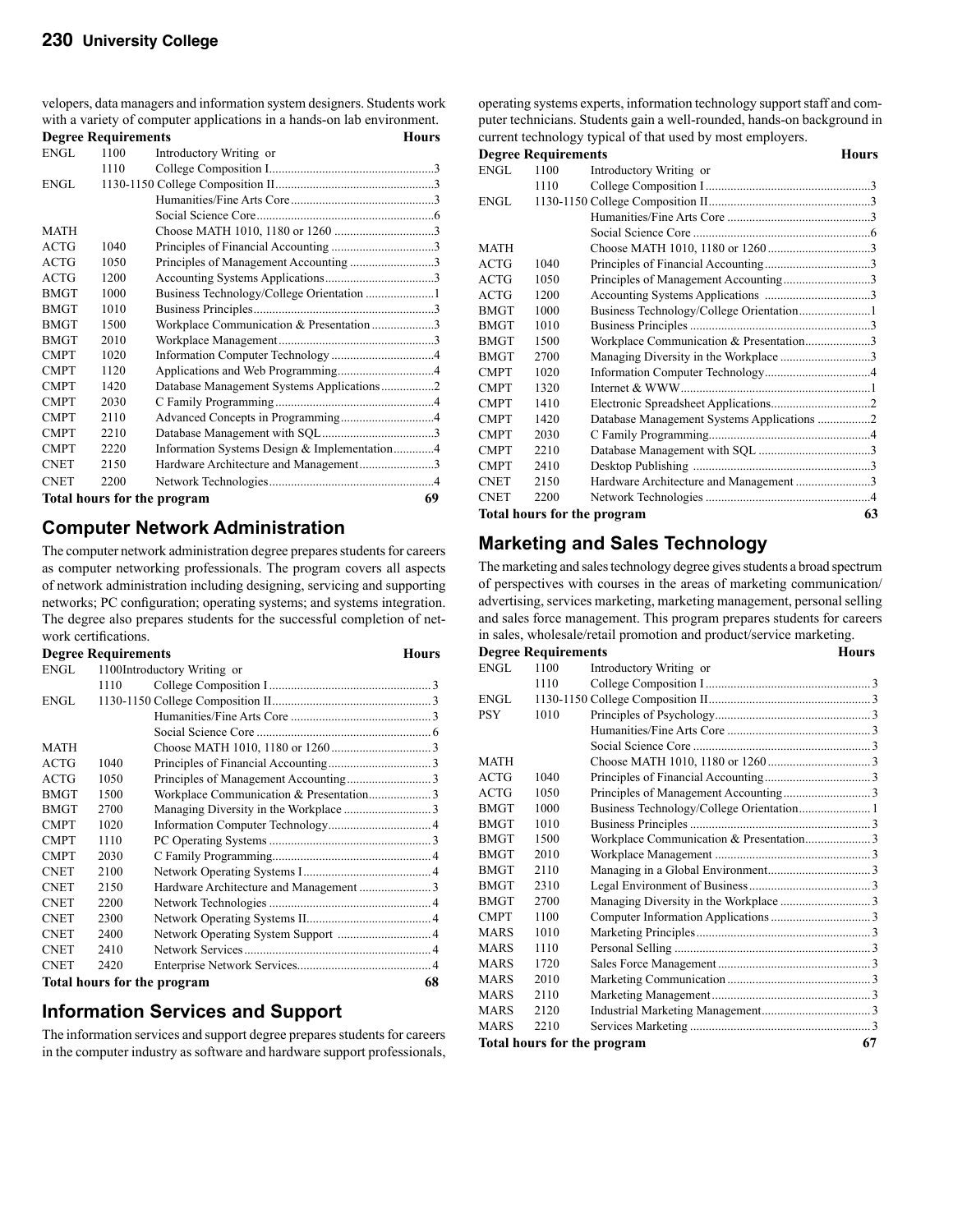# **Transfer Program**

### **Department of Business Technology**

#### **Prebusiness Administration Program**

### **Transfer Agreement with The University of Toledo College of Business Administration**

This section details the transfer agreement between The University of Toledo College of Business Administration (CBA) and University College (UC) for the Prebusiness Administration Program. This agreement specifies the transferability of credits from the UC Prebusiness Administration Program to the baccalaureate programs offered by the CBA. This agreement also defines the conditions to be met by students for full transferability of credits and acceptance into the upper division.

Students taking all of the courses and meeting all the conditions set in this agreement will fulfill the requirements for the associate of arts degree and will be accepted into the upper division of the CBA. Students must still submit a formal application for admission to the CBA's upper division one semester before they complete the requirements for the Prebusiness Administration Program.

Note:

- 1. Upon completion of the associate of arts program as specified in this catalog, a student must have a minimum cumulative GPA of 2.25 in the subset courses, indicated by an asterisk (\*), to be eligible for admission to the upper division in the CBA. Students having a 2.0 cumulative GPA but less than 2.25 may transfer to the CBA but will be required to raise their GPA prior to admission to the upper division.
- 2. Placement tests are required in English, math and reading before a student can take courses in those areas. Students may be required to complete prerequisite courses based upon test results.
- 3. All course prerequisites listed in the University catalog must be followed.
- 4. For further information, contact a UC adviser.

#### **Degree Requirements for the Associate of Arts**

| <b>Core Curriculum</b> | <b>Hours</b> |  |
|------------------------|--------------|--|
|                        |              |  |
|                        |              |  |
|                        |              |  |
|                        |              |  |
|                        |              |  |
|                        |              |  |

#### **Business Courses**

| $*ACTG$     | 1040 | Accounting for Financing and Investing3 |  |
|-------------|------|-----------------------------------------|--|
| $*ACTG$     | 1050 |                                         |  |
| *BMGT       | 1000 |                                         |  |
| *BMGT       | 1010 |                                         |  |
| *BMGT       | 2110 |                                         |  |
| *BUAD       | 2060 |                                         |  |
| *BUAD       | 2070 |                                         |  |
| *CMPT       | 1100 |                                         |  |
| <b>ECON</b> | 1150 |                                         |  |
| <b>ECON</b> | 1200 |                                         |  |
|             |      |                                         |  |

#### **Prerequisites for courses above:**

| ENGL 1110 |        |  |
|-----------|--------|--|
| ADOT 1010 |        |  |
| MATH      | - 1260 |  |

## **Interdisciplinary Studies for Technical Programs**

### **Associate of Technical Studies Degree**

Degree candidates at The University of Toledo must be in good standing. An associate of technical studies (A.T.S.) degree will be granted to the student completing the following requirements.

#### **Degree Requirements**

- 1. Satisfactory completion of no fewer than 68 semester hours.
- 2. Completion of no fewer than 20 of the above 68 semester hours while in attendance at UC, or 30 hours for transfer students from other institutions. A student must attain a C (2.0) average for all work at the college.
- 3. Completion of a minimum of 30 hours of technical studies, attained in an educational plan approved by the adviser, sponsoring faculty member and the college committee.
- 4. The 30 hours of technical studies must consist of an interdisciplinary, but coherent, combination of courses selected from two or three technical programs. At least 16 hours must be selected from one technical field, and students must attain a C (2.0) average for all technical work utilized in satisfaction of this requirement.

Note: Students must have an approved educational plan in order to be eligible for any A.T.S. program. The process to gain approval begins with an appointment with a college adviser.